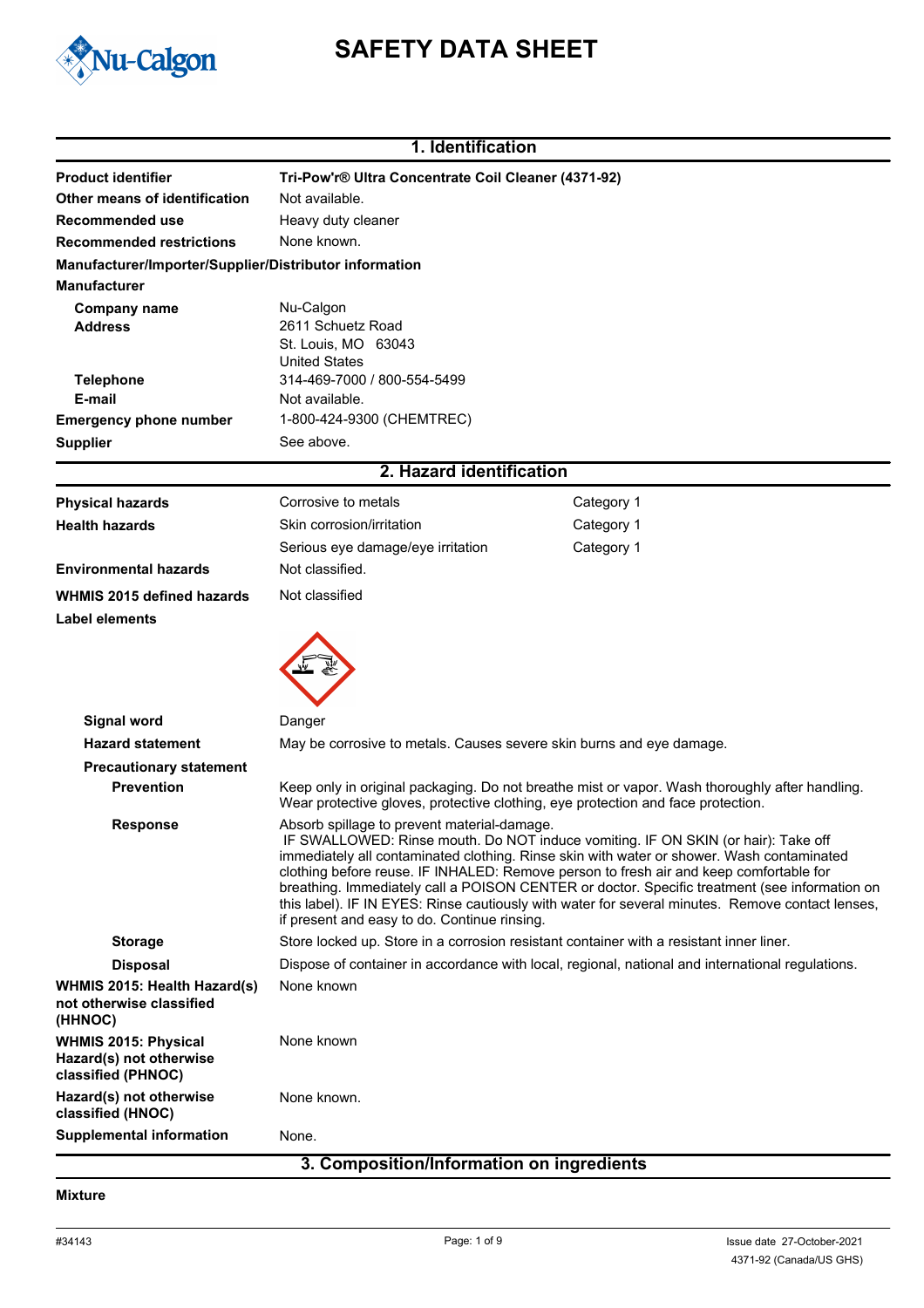| <b>Chemical name</b>                                                         | <b>Common name and synonyms</b>                                                                                                                                                                                                                                                                                                                                                                                                                                                                                                                                 | <b>CAS number</b> | $\%$      |
|------------------------------------------------------------------------------|-----------------------------------------------------------------------------------------------------------------------------------------------------------------------------------------------------------------------------------------------------------------------------------------------------------------------------------------------------------------------------------------------------------------------------------------------------------------------------------------------------------------------------------------------------------------|-------------------|-----------|
| 1-Dodecanamine,<br>N,N-dimethyl-,N-oxide                                     |                                                                                                                                                                                                                                                                                                                                                                                                                                                                                                                                                                 | 1643-20-5         | $1 - 5*$  |
| Alkyl polyglycoside                                                          |                                                                                                                                                                                                                                                                                                                                                                                                                                                                                                                                                                 | 110615-47-9       | $1 - 5^*$ |
| Glucopyranose, oligomeric, decyl<br>octyl glycosides                         |                                                                                                                                                                                                                                                                                                                                                                                                                                                                                                                                                                 | 68515-73-1        | $1 - 5*$  |
| Potassium carbonate                                                          |                                                                                                                                                                                                                                                                                                                                                                                                                                                                                                                                                                 | 584-08-7          | $1 - 5^*$ |
| Potassium hydroxide                                                          |                                                                                                                                                                                                                                                                                                                                                                                                                                                                                                                                                                 | 1310-58-3         | $5 - 10*$ |
| Silicic acid, sodium salt                                                    |                                                                                                                                                                                                                                                                                                                                                                                                                                                                                                                                                                 | 1344-09-8         | $5 - 10*$ |
| Tetrasodium ethylenediamine<br>tetraacetate                                  |                                                                                                                                                                                                                                                                                                                                                                                                                                                                                                                                                                 | 64-02-8           | $1 - 5^*$ |
|                                                                              | All concentrations are in percent by weight unless ingredient is a gas. Gas concentrations are in percent by volume.                                                                                                                                                                                                                                                                                                                                                                                                                                            |                   |           |
| <b>Composition comments</b>                                                  | US GHS: The exact percentage (concentration) of composition has been withheld as a trade<br>secret in accordance with paragraph (i) of §1910.1200.<br>*CANADA GHS: The exact percentage (concentration) of composition has been withheld as a<br>trade secret.                                                                                                                                                                                                                                                                                                  |                   |           |
|                                                                              | 4. First-aid measures                                                                                                                                                                                                                                                                                                                                                                                                                                                                                                                                           |                   |           |
| <b>Inhalation</b>                                                            | IF INHALED: Remove person to fresh air and keep comfortable for breathing. Immediately call a                                                                                                                                                                                                                                                                                                                                                                                                                                                                   |                   |           |
|                                                                              | POISON CENTER or doctor.                                                                                                                                                                                                                                                                                                                                                                                                                                                                                                                                        |                   |           |
| <b>Skin contact</b>                                                          | IF ON SKIN (or hair): Take off immediately all contaminated clothing. Rinse skin with water.<br>Immediately call a POISON CENTER or doctor. Wash contaminated clothing before reuse.                                                                                                                                                                                                                                                                                                                                                                            |                   |           |
| Eye contact                                                                  | IF IN EYES: Rinse cautiously with water for several minutes. Remove contact lenses, if present<br>and easy to do. Continue rinsing. Immediately call a POISON CENTER or doctor.                                                                                                                                                                                                                                                                                                                                                                                 |                   |           |
| Ingestion                                                                    | IF SWALLOWED: Rinse mouth. Do NOT induce vomiting. Immediately call a POISON CENTER or<br>doctor.                                                                                                                                                                                                                                                                                                                                                                                                                                                               |                   |           |
| <b>Most important</b><br>symptoms/effects, acute and<br>delayed              | Burning pain and severe corrosive skin damage.<br>Causes serious eye damage. Symptoms may include stinging, tearing, redness, swelling, and<br>blurred vision. Permanent eye damage including blindness could result.                                                                                                                                                                                                                                                                                                                                           |                   |           |
| Indication of immediate<br>medical attention and special<br>treatment needed | Treat patient symptomatically.                                                                                                                                                                                                                                                                                                                                                                                                                                                                                                                                  |                   |           |
| <b>General information</b>                                                   | If you feel unwell, seek medical advice (show the label where possible). Ensure that medical<br>personnel are aware of the material(s) involved and take precautions to protect themselves. Show<br>this safety data sheet to the doctor in attendance. Avoid contact with eyes and skin. Wear rubber<br>gloves and chemical splash goggles. Keep out of reach of children.                                                                                                                                                                                     |                   |           |
|                                                                              | 5. Fire-fighting measures                                                                                                                                                                                                                                                                                                                                                                                                                                                                                                                                       |                   |           |
|                                                                              | Water fog. Foam. Dry chemical powder. Carbon dioxide.                                                                                                                                                                                                                                                                                                                                                                                                                                                                                                           |                   |           |
| Suitable extinguishing media<br>Unsuitable extinguishing<br>media            | Not available.                                                                                                                                                                                                                                                                                                                                                                                                                                                                                                                                                  |                   |           |
| Specific hazards arising from<br>the chemical                                | Firefighters should wear a self-contained breathing apparatus.                                                                                                                                                                                                                                                                                                                                                                                                                                                                                                  |                   |           |
| Special protective equipment<br>and precautions for firefighters             | Firefighters should wear full protective clothing including self-contained breathing apparatus.                                                                                                                                                                                                                                                                                                                                                                                                                                                                 |                   |           |
| <b>Fire-fighting</b><br>equipment/instructions                               | Move containers from fire area if you can do so without risk.                                                                                                                                                                                                                                                                                                                                                                                                                                                                                                   |                   |           |
| <b>Specific methods</b>                                                      | Use standard firefighting procedures and consider the hazards of other involved materials.                                                                                                                                                                                                                                                                                                                                                                                                                                                                      |                   |           |
| <b>Hazardous combustion</b><br>products                                      | May include and are not limited to: Oxides of carbon.                                                                                                                                                                                                                                                                                                                                                                                                                                                                                                           |                   |           |
|                                                                              | 6. Accidental release measures                                                                                                                                                                                                                                                                                                                                                                                                                                                                                                                                  |                   |           |
| <b>Personal precautions,</b>                                                 | Keep people away from and upwind of spill/leak. Keep out of low areas. Do not touch damaged                                                                                                                                                                                                                                                                                                                                                                                                                                                                     |                   |           |
| protective equipment and<br>emergency procedures                             | containers or spilled material unless wearing appropriate protective clothing. Do not breathe mist<br>or vapor. Ensure adequate ventilation. Local authorities should be advised if significant spillages<br>cannot be contained. For personal protection, see section 8 of the SDS.                                                                                                                                                                                                                                                                            |                   |           |
| <b>Methods and materials for</b><br>containment and cleaning up              | Stop leak if you can do so without risk. Dike the spilled material, where this is possible. Cover with<br>plastic sheet to prevent spreading. Absorb spillage to prevent material damage. Absorb in<br>vermiculite, dry sand or earth and place into containers. Never return spills to original containers<br>for re-use. Clean surface thoroughly to remove residual contamination. Following product<br>recovery, flush area with water. Prevent entry into waterways, sewer, basements or confined<br>areas. For waste disposal, see section 13 of the SDS. |                   |           |
| <b>Environmental precautions</b>                                             | Do not discharge into lakes, streams, ponds or public waters.                                                                                                                                                                                                                                                                                                                                                                                                                                                                                                   |                   |           |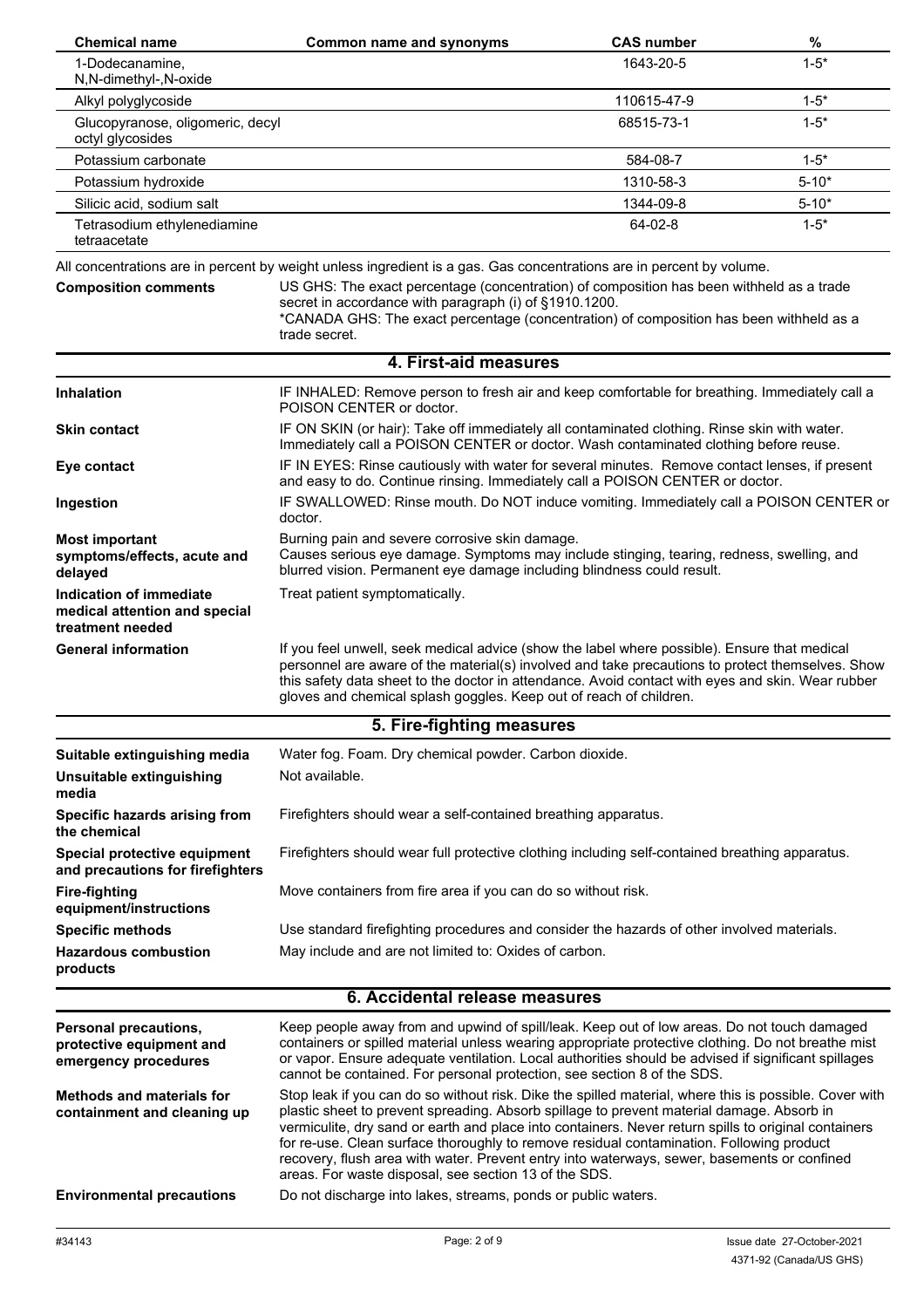## **7. Handling and storage**

#### **Precautions for safe handling**

**Conditions for safe storage, including any incompatibilities**

personal protective equipment. Use only with adequate ventilation. Avoid prolonged exposure. Use good industrial hygiene practices in handling this material. Wash thoroughly after handling. Store in a corrosion resistant container with a resistant inner liner. Store in a cool, dry place out of

Avoid contact with eyes, skin and clothing. Do not breathe mist or vapor. Wear appropriate

direct sunlight. Store locked up. Store away from incompatible materials (see Section 10 of the SDS). Keep out of the reach of children.

|                                                              | 8. Exposure controls/Personal protection                                                                                                                                                                                                                                                                                                                                                               |                                                                                                                                                                                            |  |
|--------------------------------------------------------------|--------------------------------------------------------------------------------------------------------------------------------------------------------------------------------------------------------------------------------------------------------------------------------------------------------------------------------------------------------------------------------------------------------|--------------------------------------------------------------------------------------------------------------------------------------------------------------------------------------------|--|
| <b>Occupational exposure limits</b>                          |                                                                                                                                                                                                                                                                                                                                                                                                        |                                                                                                                                                                                            |  |
|                                                              | Canada. Alberta OELs (Occupational Health & Safety Code, Schedule 1, Table 2)                                                                                                                                                                                                                                                                                                                          |                                                                                                                                                                                            |  |
| <b>Components</b>                                            | <b>Type</b>                                                                                                                                                                                                                                                                                                                                                                                            | Value                                                                                                                                                                                      |  |
| Potassium hydroxide (CAS<br>1310-58-3)                       | Ceiling                                                                                                                                                                                                                                                                                                                                                                                                | $2$ mg/m $3$                                                                                                                                                                               |  |
| Safety Regulation 296/97, as amended)                        |                                                                                                                                                                                                                                                                                                                                                                                                        | Canada. British Columbia OELs. (Occupational Exposure Limits for Chemical Substances, Occupational Health and                                                                              |  |
| <b>Components</b>                                            | <b>Type</b>                                                                                                                                                                                                                                                                                                                                                                                            | <b>Value</b>                                                                                                                                                                               |  |
| Potassium hydroxide (CAS<br>1310-58-3)                       | Ceiling                                                                                                                                                                                                                                                                                                                                                                                                | $2$ mg/m $3$                                                                                                                                                                               |  |
|                                                              | Canada. Manitoba OELs (Reg. 217/2006, The Workplace Safety And Health Act)                                                                                                                                                                                                                                                                                                                             |                                                                                                                                                                                            |  |
| <b>Components</b>                                            | <b>Type</b>                                                                                                                                                                                                                                                                                                                                                                                            | Value                                                                                                                                                                                      |  |
| Potassium hydroxide (CAS<br>1310-58-3)                       | Ceiling                                                                                                                                                                                                                                                                                                                                                                                                | $2$ mg/m $3$                                                                                                                                                                               |  |
| <b>Components</b>                                            | Canada. Ontario OELs. (Control of Exposure to Biological or Chemical Agents)<br><b>Type</b>                                                                                                                                                                                                                                                                                                            | Value                                                                                                                                                                                      |  |
| Potassium hydroxide (CAS<br>1310-58-3)                       | Ceiling                                                                                                                                                                                                                                                                                                                                                                                                | $2$ mg/m $3$                                                                                                                                                                               |  |
| <b>Components</b>                                            | Canada. Quebec OELs. (Ministry of Labor - Regulation respecting occupational health and safety)<br><b>Type</b>                                                                                                                                                                                                                                                                                         | <b>Value</b>                                                                                                                                                                               |  |
| Potassium hydroxide (CAS<br>1310-58-3)                       | Ceiling                                                                                                                                                                                                                                                                                                                                                                                                | $2$ mg/m $3$                                                                                                                                                                               |  |
| <b>Components</b>                                            | Canada. Saskatchewan OELs (Occupational Health and Safety Regulations, 1996, Table 21)<br><b>Type</b>                                                                                                                                                                                                                                                                                                  | <b>Value</b>                                                                                                                                                                               |  |
| Potassium hydroxide (CAS<br>1310-58-3)                       | Ceiling                                                                                                                                                                                                                                                                                                                                                                                                | $2$ mg/m $3$                                                                                                                                                                               |  |
| <b>US. ACGIH Threshold Limit Values</b><br><b>Components</b> | <b>Type</b>                                                                                                                                                                                                                                                                                                                                                                                            | <b>Value</b>                                                                                                                                                                               |  |
| Potassium hydroxide (CAS<br>1310-58-3)                       | Ceiling                                                                                                                                                                                                                                                                                                                                                                                                | $2$ mg/m $3$                                                                                                                                                                               |  |
| US. NIOSH: Pocket Guide to Chemical Hazards                  |                                                                                                                                                                                                                                                                                                                                                                                                        |                                                                                                                                                                                            |  |
| <b>Components</b>                                            | <b>Type</b>                                                                                                                                                                                                                                                                                                                                                                                            | <b>Value</b>                                                                                                                                                                               |  |
| Potassium hydroxide (CAS<br>1310-58-3)                       | Ceiling                                                                                                                                                                                                                                                                                                                                                                                                | $2$ mg/m $3$                                                                                                                                                                               |  |
| <b>Biological limit values</b>                               | No biological exposure limits noted for the ingredient(s).                                                                                                                                                                                                                                                                                                                                             |                                                                                                                                                                                            |  |
| <b>Exposure guidelines</b>                                   | Chemicals listed in section 3 that are not listed here do not have established limit values for<br>ACGIH or OSHA PEL.                                                                                                                                                                                                                                                                                  |                                                                                                                                                                                            |  |
| <b>Appropriate engineering</b><br>controls                   | Good general ventilation (typically 10 air changes per hour) should be used. Ventilation rates<br>should be matched to conditions. If applicable, use process enclosures, local exhaust ventilation,<br>or other engineering controls to maintain airborne levels below recommended exposure limits. If<br>exposure limits have not been established, maintain airborne levels to an acceptable level. |                                                                                                                                                                                            |  |
| <b>Eye/face protection</b>                                   | Individual protection measures, such as personal protective equipment<br>Wear safety glasses with side shields (or goggles).                                                                                                                                                                                                                                                                           |                                                                                                                                                                                            |  |
|                                                              |                                                                                                                                                                                                                                                                                                                                                                                                        |                                                                                                                                                                                            |  |
| <b>Skin protection</b><br><b>Hand protection</b>             | Impervious gloves. Confirm with reputable supplier first.                                                                                                                                                                                                                                                                                                                                              |                                                                                                                                                                                            |  |
| <b>Other</b>                                                 | As required by employer code.                                                                                                                                                                                                                                                                                                                                                                          |                                                                                                                                                                                            |  |
|                                                              |                                                                                                                                                                                                                                                                                                                                                                                                        | Where exposure guideline levels may be exceeded, use an approved NIOSH respirator.                                                                                                         |  |
| <b>Respiratory protection</b>                                | CAN/CSA-Z94.4 and ANSI's standard for respiratory protection (Z88.2).                                                                                                                                                                                                                                                                                                                                  | Respirator should be selected by and used under the direction of a trained health and safety<br>professional following requirements found in OSHA's respirator standard (29 CFR 1910.134), |  |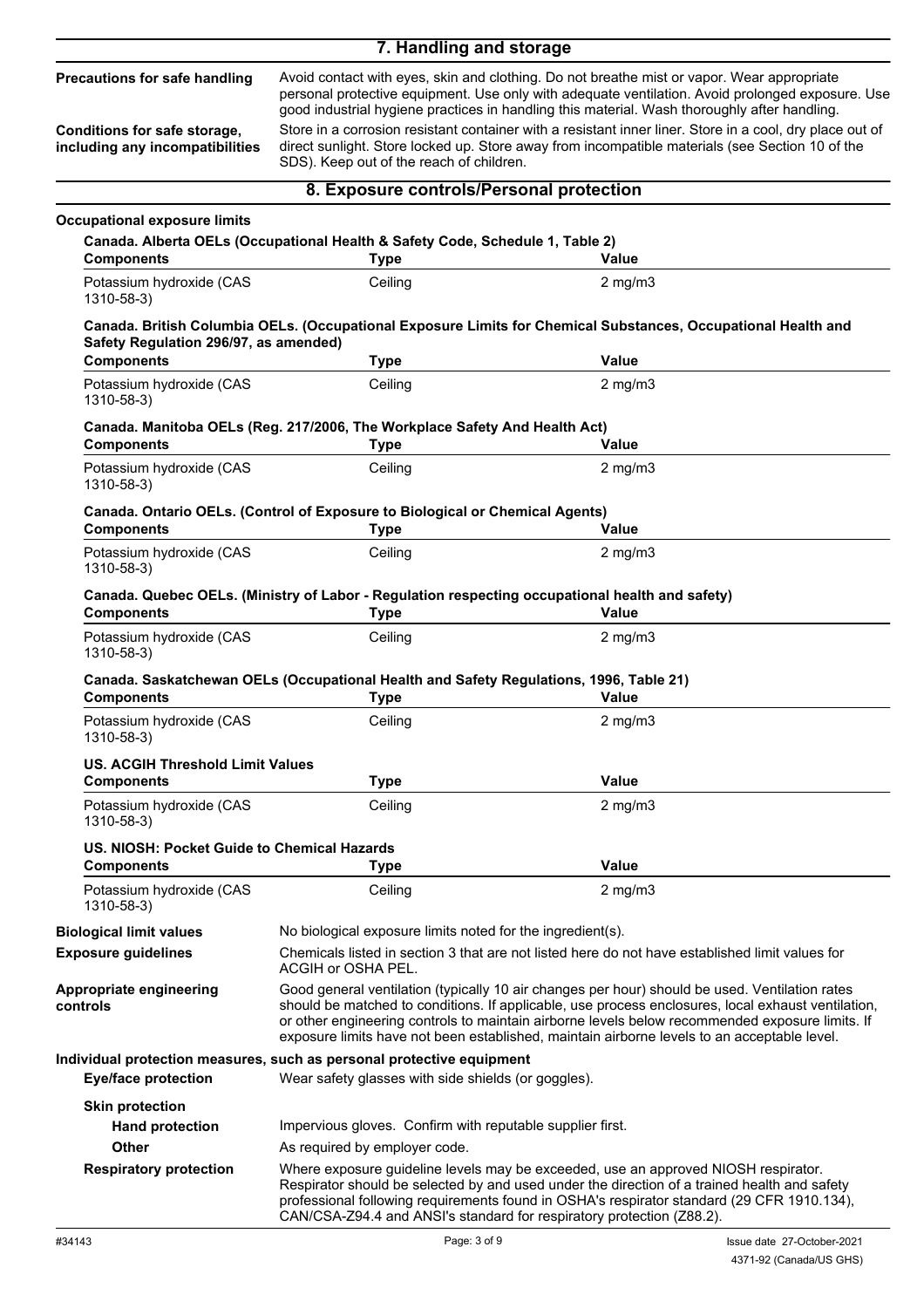Handle in accordance with good industrial hygiene and safety practice. Wash hands before breaks and immediately after handling the product. When using do not eat or drink.

### **9. Physical and chemical properties**

| Appearance                                        | Clear                                                                                                                       |
|---------------------------------------------------|-----------------------------------------------------------------------------------------------------------------------------|
| <b>Physical state</b>                             | Liquid.                                                                                                                     |
| Form                                              | Liquid                                                                                                                      |
| Color                                             | Orange                                                                                                                      |
| Odor                                              | Pine                                                                                                                        |
| <b>Odor threshold</b>                             | Not available.                                                                                                              |
| pH                                                | 13.25 (Concentrate)                                                                                                         |
| Melting point/freezing point                      | Not available.                                                                                                              |
| Initial boiling point and boiling<br>range        | Not available.                                                                                                              |
| Pour point                                        | Not available.                                                                                                              |
| <b>Specific gravity</b>                           | Not available.                                                                                                              |
| <b>Partition coefficient</b><br>(n-octanol/water) | Not available                                                                                                               |
| <b>Flash point</b>                                | Not available.                                                                                                              |
| <b>Evaporation rate</b>                           | Not available.                                                                                                              |
| <b>Flammability (solid, gas)</b>                  | Not applicable.                                                                                                             |
| Upper/lower flammability or explosive limits      |                                                                                                                             |
| <b>Flammability limit - lower</b><br>(%)          | Not available                                                                                                               |
| <b>Flammability limit - upper</b><br>$(\%)$       | Not available                                                                                                               |
| Explosive limit - lower (%)                       | Not available.                                                                                                              |
| Explosive limit - upper (%)                       | Not available.                                                                                                              |
| Vapor pressure                                    | Not available                                                                                                               |
| <b>Vapor density</b>                              | Not available                                                                                                               |
| <b>Relative density</b>                           | Not available.                                                                                                              |
| Solubility(ies)                                   | Complete                                                                                                                    |
| <b>Auto-ignition temperature</b>                  | Not available                                                                                                               |
| <b>Decomposition temperature</b>                  | Not available.                                                                                                              |
| <b>Viscosity</b>                                  | 60 cSt                                                                                                                      |
| Other information                                 |                                                                                                                             |
| <b>Density</b>                                    | 8.92 wt/gal                                                                                                                 |
|                                                   | 10. Stability and reactivity                                                                                                |
| <b>Reactivity</b>                                 | May react with incompatible materials.                                                                                      |
| <b>Possibility of hazardous</b><br>reactions      | Hazardous polymerization does not occur.                                                                                    |
| <b>Chemical stability</b>                         | Stable under recommended storage conditions.                                                                                |
| <b>Conditions to avoid</b>                        | Do not mix with other chemicals. Hazardous vapours may be produced when mixed with<br>chlorinated detergents or sanitizers. |
| Incompatible materials                            | Oxidizing agents. Acids. Maleic anhydride.                                                                                  |
| <b>Hazardous decomposition</b><br>products        | May include and are not limited to: Oxides of carbon.                                                                       |
|                                                   | 11. Toxicological information                                                                                               |
| <b>Routes of exposure</b>                         | Eye, Skin contact, Inhalation, Ingestion.                                                                                   |

| Information on likely routes of exposure |                                                                               |  |
|------------------------------------------|-------------------------------------------------------------------------------|--|
| Ingestion                                | Causes digestive tract burns. May cause stomach distress, nausea or vomiting. |  |
| <b>Inhalation</b>                        | Prolonged inhalation may be harmful.                                          |  |
| <b>Skin contact</b>                      | Causes severe skin burns.                                                     |  |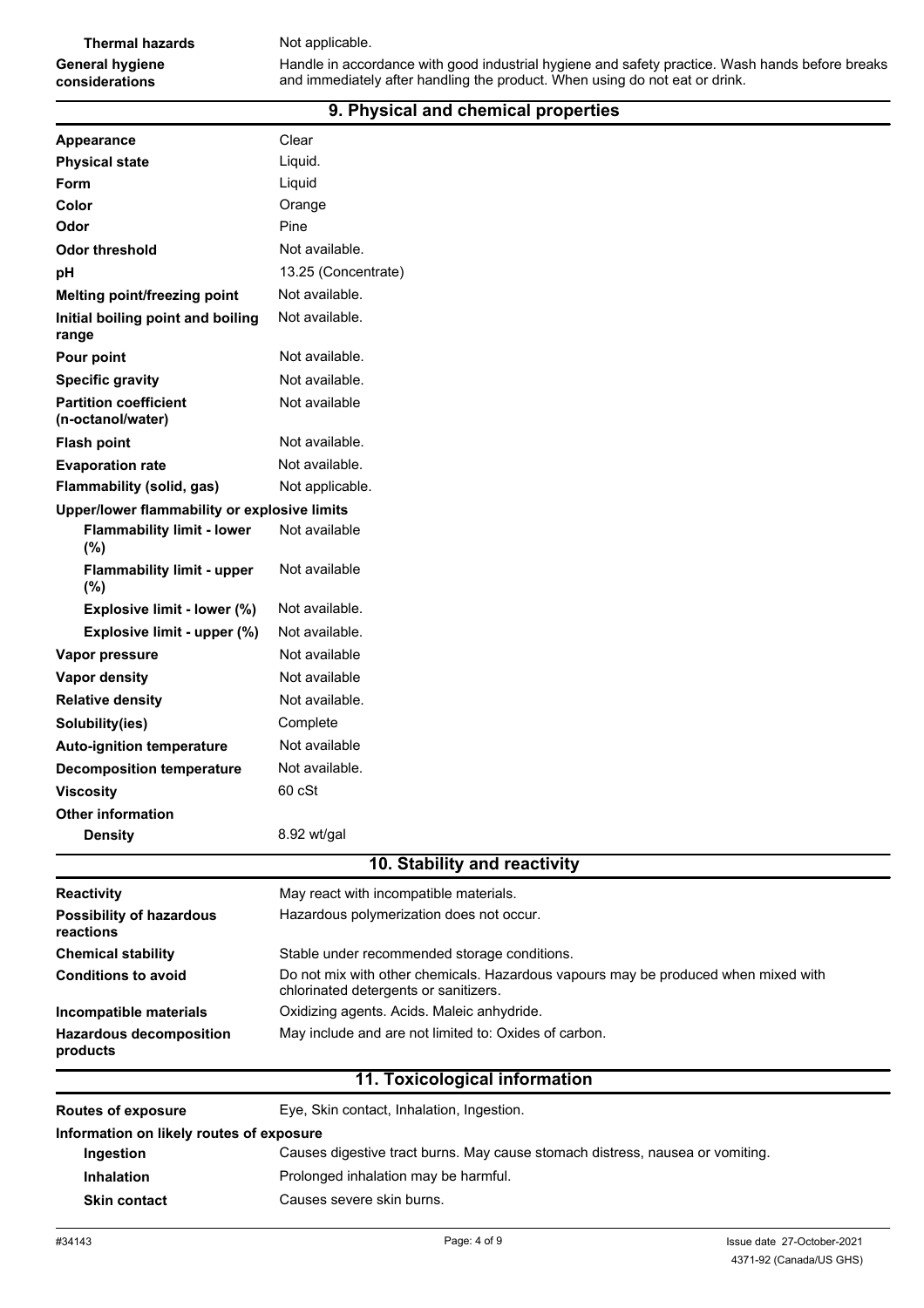| Eye contact                                                                        | Causes serious eye damage.                                                                                                                                                                                            |  |
|------------------------------------------------------------------------------------|-----------------------------------------------------------------------------------------------------------------------------------------------------------------------------------------------------------------------|--|
| Symptoms related to the<br>physical, chemical and<br>toxicological characteristics | Burning pain and severe corrosive skin damage.<br>Causes serious eye damage. Symptoms may include stinging, tearing, redness, swelling, and<br>blurred vision. Permanent eye damage including blindness could result. |  |
| Information on toxicological effects                                               |                                                                                                                                                                                                                       |  |

| Information on toxicological effects |  |
|--------------------------------------|--|
|--------------------------------------|--|

| <b>Acute toxicity</b>                     | Causes burns.                                                      |                              |  |  |
|-------------------------------------------|--------------------------------------------------------------------|------------------------------|--|--|
| <b>Components</b>                         | <b>Species</b>                                                     | <b>Test Results</b>          |  |  |
|                                           | 1-Dodecanamine, N,N-dimethyl-,N-oxide (CAS 1643-20-5)              |                              |  |  |
| <b>Acute</b>                              |                                                                    |                              |  |  |
| Dermal                                    |                                                                    |                              |  |  |
| LD50                                      | Rat                                                                | > 2000 mg/kg, ECHA           |  |  |
| Inhalation                                |                                                                    |                              |  |  |
| <b>LC50</b>                               | Not available                                                      |                              |  |  |
| Oral                                      |                                                                    |                              |  |  |
| LD50                                      | Rat                                                                | 1064 mg/kg, ECHA             |  |  |
| Alkyl polyglycoside (CAS 110615-47-9)     |                                                                    |                              |  |  |
| <b>Acute</b>                              |                                                                    |                              |  |  |
| Dermal                                    |                                                                    |                              |  |  |
| LD50                                      | Rabbit                                                             | > 2000 mg/kg, 24 Hours, ECHA |  |  |
| Inhalation                                |                                                                    |                              |  |  |
| <b>LC50</b>                               | Not available                                                      |                              |  |  |
| Oral                                      |                                                                    |                              |  |  |
| LD50                                      | Rat                                                                | > 2000 mg/kg, ECHA           |  |  |
|                                           | Glucopyranose, oligomeric, decyl octyl glycosides (CAS 68515-73-1) |                              |  |  |
| <b>Acute</b>                              |                                                                    |                              |  |  |
| Dermal<br>LD50                            | Rabbit                                                             | > 2000 mg/kg, 24 Hours, ECHA |  |  |
|                                           |                                                                    |                              |  |  |
| Inhalation<br>LC50                        | Not available                                                      |                              |  |  |
|                                           |                                                                    |                              |  |  |
| Oral<br>LD50                              | Rat                                                                | > 5000 mg/kg, ECHA           |  |  |
| Potassium carbonate (CAS 584-08-7)        |                                                                    |                              |  |  |
| <b>Acute</b>                              |                                                                    |                              |  |  |
| Dermal                                    |                                                                    |                              |  |  |
| LD50                                      | Rabbit                                                             | > 2000 mg/kg, 24 Hours, ECHA |  |  |
| Inhalation                                |                                                                    |                              |  |  |
| LC50                                      | Rat                                                                | > 5 mg/L, 4.5 Hours, ECHA    |  |  |
| Oral                                      |                                                                    |                              |  |  |
| LD50                                      | Rat                                                                | > 2000 mg/kg, ECHA           |  |  |
| Potassium hydroxide (CAS 1310-58-3)       |                                                                    |                              |  |  |
| <b>Acute</b>                              |                                                                    |                              |  |  |
| Dermal                                    |                                                                    |                              |  |  |
| LD50                                      | Not available                                                      |                              |  |  |
| Inhalation                                |                                                                    |                              |  |  |
| LC50                                      | Not available                                                      |                              |  |  |
| Oral                                      |                                                                    |                              |  |  |
| LD50                                      | Rat                                                                | 333 mg/kg, ECHA              |  |  |
| Silicic acid, sodium salt (CAS 1344-09-8) |                                                                    |                              |  |  |
| <b>Acute</b>                              |                                                                    |                              |  |  |
| Dermal                                    |                                                                    |                              |  |  |
| LD50                                      | Rat                                                                | > 5000 mg/kg, 24 Hours, ECHA |  |  |
| Inhalation                                |                                                                    |                              |  |  |
| LC50                                      | Rat                                                                | > 2.1 mg/L, 4 Hours, ECHA    |  |  |
| Oral                                      |                                                                    |                              |  |  |
| LD50                                      | Rat                                                                | 3400 mg/kg, ECHA             |  |  |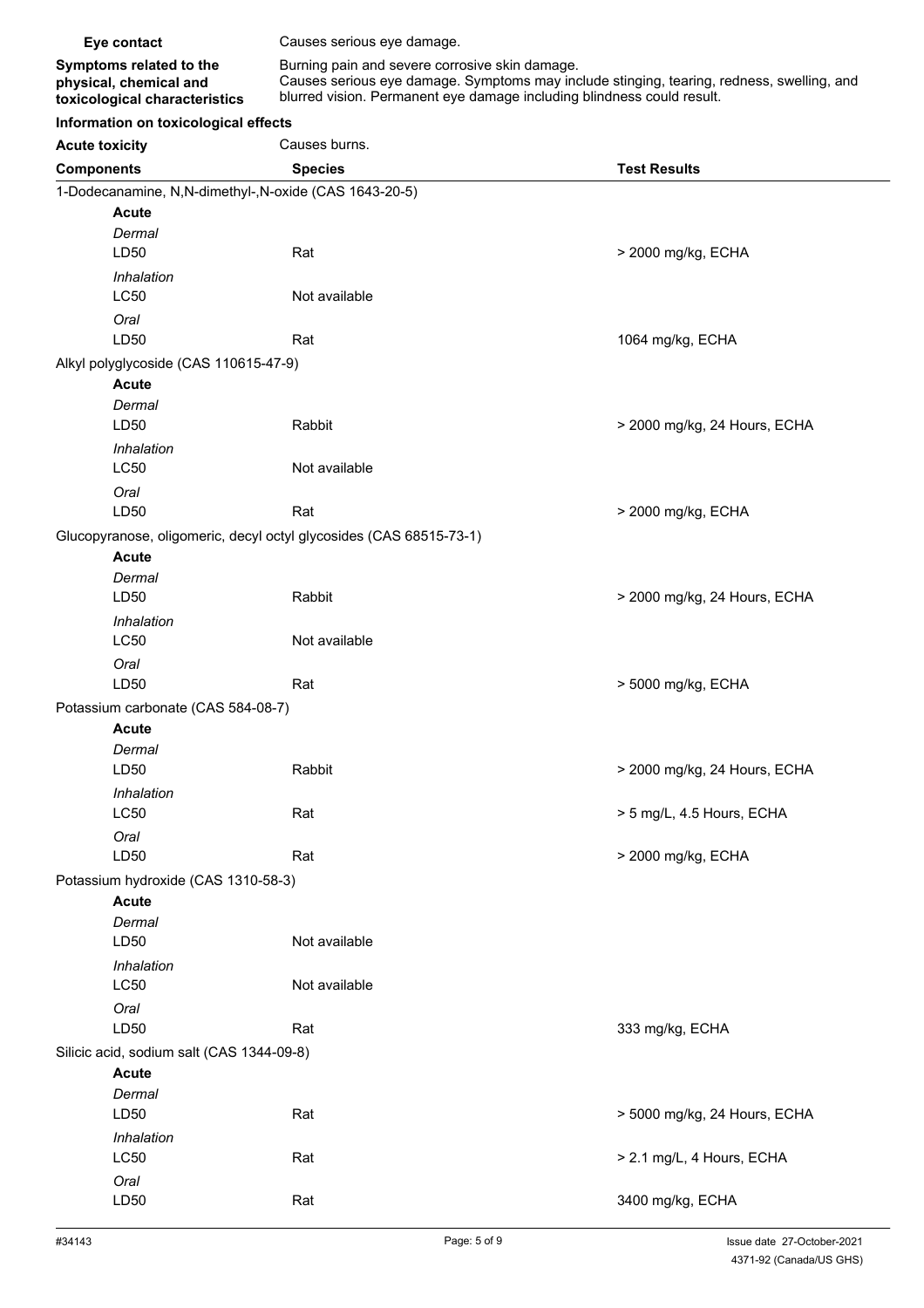| <b>Components</b>                                                             | <b>Species</b>  |                                                             | <b>Test Results</b>        |
|-------------------------------------------------------------------------------|-----------------|-------------------------------------------------------------|----------------------------|
| Tetrasodium ethylenediamine tetraacetate (CAS 64-02-8)                        |                 |                                                             |                            |
| <b>Acute</b>                                                                  |                 |                                                             |                            |
| Dermal                                                                        |                 |                                                             |                            |
| LD50                                                                          | Not available   |                                                             |                            |
| Inhalation                                                                    |                 |                                                             |                            |
| LC50                                                                          | Not available   |                                                             |                            |
| Oral                                                                          |                 |                                                             |                            |
| LD50                                                                          | Rat             |                                                             | 1780 - 2000 mg/kg, ECHA    |
| <b>Skin corrosion/irritation</b>                                              |                 | Causes severe skin burns and eye damage.                    |                            |
| <b>Exposure minutes</b>                                                       | Not available.  |                                                             |                            |
| Erythema value                                                                | Not available.  |                                                             |                            |
| Oedema value                                                                  | Not available.  |                                                             |                            |
| Serious eye damage/eye<br><i>irritation</i>                                   |                 | Causes serious eye damage.                                  |                            |
| <b>Corneal opacity value</b>                                                  | Not available.  |                                                             |                            |
| <b>Iris lesion value</b>                                                      | Not available.  |                                                             |                            |
| <b>Conjunctival reddening</b><br>value                                        | Not available.  |                                                             |                            |
| Conjunctival oedema value                                                     | Not available.  |                                                             |                            |
| <b>Recover days</b>                                                           | Not available.  |                                                             |                            |
| Respiratory or skin sensitization                                             |                 |                                                             |                            |
| Canada - Alberta OELs: Irritant                                               |                 |                                                             |                            |
| Potassium hydroxide (CAS 1310-58-3)                                           |                 | Irritant                                                    |                            |
| <b>Respiratory sensitization</b>                                              | Not available.  |                                                             |                            |
| <b>Skin sensitization</b>                                                     |                 | This product is not expected to cause skin sensitization.   |                            |
| <b>Mutagenicity</b>                                                           | Not classified. |                                                             |                            |
| Carcinogenicity                                                               | Not classified. |                                                             |                            |
| OSHA Specifically Regulated Substances (29 CFR 1910.1001-1052)<br>Not listed. |                 |                                                             |                            |
| <b>Reproductive toxicity</b>                                                  | Not classified. |                                                             |                            |
| <b>Teratogenicity</b>                                                         | Not classified. |                                                             |                            |
| Specific target organ toxicity -<br>single exposure                           | Not classified. |                                                             |                            |
| Specific target organ toxicity -<br>repeated exposure                         | Not classified. |                                                             |                            |
| <b>Aspiration hazard</b>                                                      | Not classified. |                                                             |                            |
| <b>Chronic effects</b>                                                        |                 | Prolonged inhalation may be harmful.                        |                            |
|                                                                               |                 | 12. Ecological information                                  |                            |
| <b>Ecotoxicity</b>                                                            | See below       |                                                             |                            |
| <b>Ecotoxicological data</b>                                                  |                 |                                                             |                            |
| <b>Components</b>                                                             |                 | <b>Species</b>                                              | <b>Test Results</b>        |
| Potassium hydroxide (CAS 1310-58-3)                                           |                 |                                                             |                            |
| <b>Aquatic</b>                                                                |                 |                                                             |                            |
| Fish                                                                          | <b>LC50</b>     | Western mosquitofish (Gambusia affinis) 80 mg/L, 96 hours   |                            |
| Silicic acid, sodium salt (CAS 1344-09-8)                                     |                 |                                                             |                            |
| <b>Aquatic</b>                                                                |                 |                                                             |                            |
| Crustacea                                                                     | EC50            | Water flea (Ceriodaphnia dubia)                             | 0.28 - 0.57 mg/L, 48 hours |
| Fish                                                                          | LC50            | Western mosquitofish (Gambusia affinis) 1800 mg/L, 96 hours |                            |

Tetrasodium ethylenediamine tetraacetate (CAS 64-02-8) Algae **EC50** Algae **1.01 mg/L, 72 Hours** 

**Aquatic**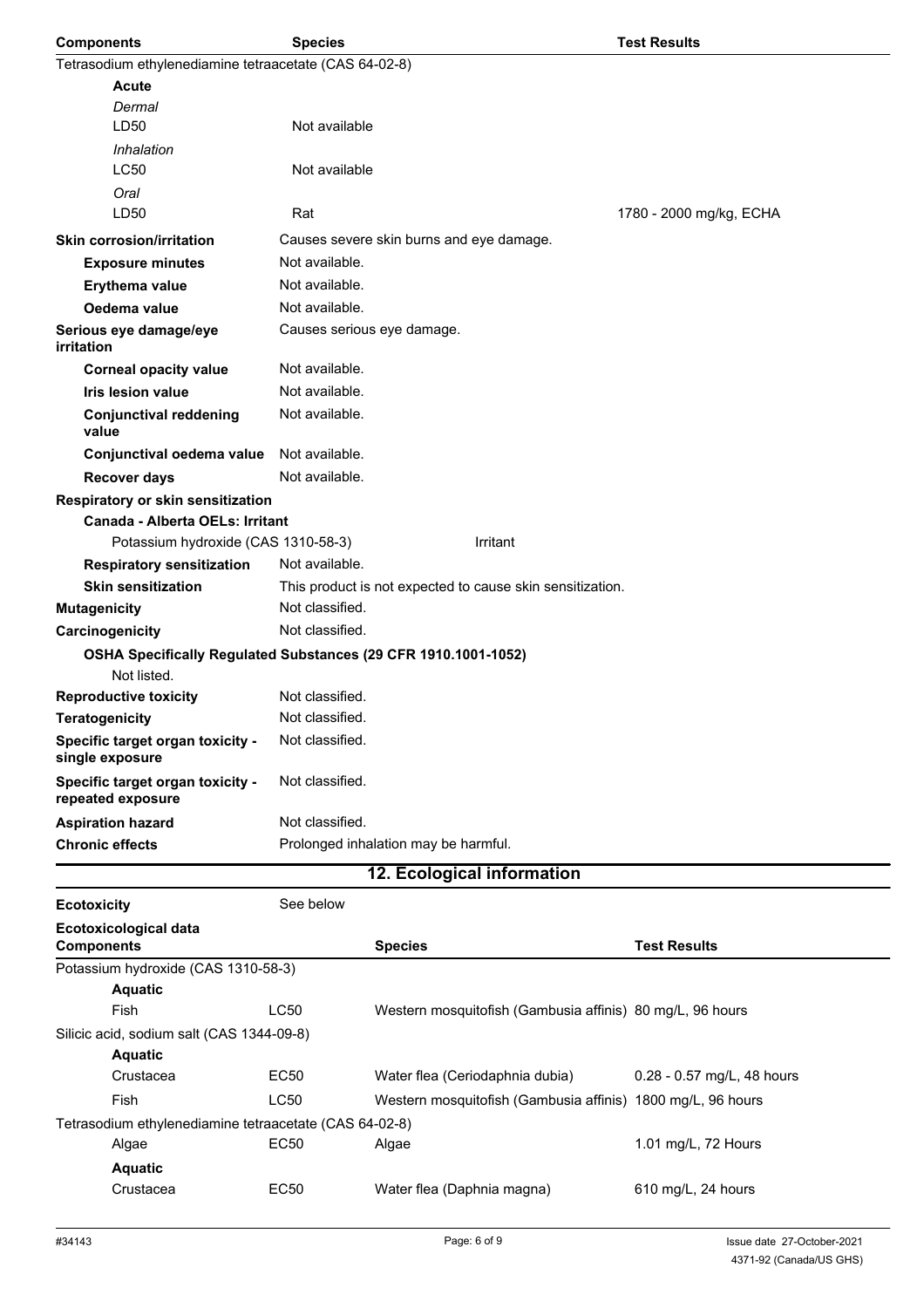| <b>Components</b>                                                    | <b>Species</b>                                                                                                                                                                                                             | <b>Test Results</b>      |  |
|----------------------------------------------------------------------|----------------------------------------------------------------------------------------------------------------------------------------------------------------------------------------------------------------------------|--------------------------|--|
| Fish                                                                 | LC50<br>Bluegill (Lepomis macrochirus)                                                                                                                                                                                     | 472 - 500 mg/L, 96 hours |  |
| <b>Persistence and degradability</b>                                 | No data is available on the degradability of this product.                                                                                                                                                                 |                          |  |
| <b>Bioaccumulative potential</b>                                     | No data available.                                                                                                                                                                                                         |                          |  |
| <b>Mobility in soil</b>                                              | No data available.                                                                                                                                                                                                         |                          |  |
| <b>Mobility in general</b>                                           | Not available.                                                                                                                                                                                                             |                          |  |
| <b>Other adverse effects</b>                                         | No other adverse environmental effects (e.g. ozone depletion, photochemical ozone creation                                                                                                                                 |                          |  |
|                                                                      | potential, endocrine disruption, global warming potential) are expected from this component.                                                                                                                               |                          |  |
|                                                                      | 13. Disposal considerations                                                                                                                                                                                                |                          |  |
| <b>Disposal instructions</b>                                         | Dispose of contents/container in accordance with local/regional/national/international regulations.                                                                                                                        |                          |  |
| <b>Local disposal regulations</b>                                    | Dispose in accordance with all applicable regulations.                                                                                                                                                                     |                          |  |
| <b>Hazardous waste code</b>                                          | The waste code should be assigned in discussion between the user, the producer and the waste<br>disposal company.                                                                                                          |                          |  |
| Waste from residues / unused<br>products                             | Empty containers or liners may retain some product residues. This material and its container must<br>be disposed of in a safe manner (see: Disposal instructions).                                                         |                          |  |
| <b>Contaminated packaging</b>                                        | Empty containers should be taken to an approved waste handling site for recycling or disposal.<br>Since emptied containers may retain product residue, follow label warnings even after container is<br>emptied.           |                          |  |
|                                                                      | 14. Transport information                                                                                                                                                                                                  |                          |  |
| <b>Transport of Dangerous Goods</b><br>(TDG) Proof of Classification | Classification Method: Classified as per Part 2, Sections 2.1 - 2.8 of the Transportation of<br>Dangerous Goods Regulations. If applicable, the technical name and the classification of the<br>product will appear below. |                          |  |
| U.S. Department of Transportation (DOT)                              |                                                                                                                                                                                                                            |                          |  |
| <b>Basic shipping requirements:</b>                                  |                                                                                                                                                                                                                            |                          |  |
| <b>UN number</b>                                                     | <b>UN3266</b>                                                                                                                                                                                                              |                          |  |
| Proper shipping name                                                 | Corrosive liquid, basic, inorganic, n.o.s.                                                                                                                                                                                 |                          |  |
| <b>Technical name</b>                                                | Potassium hydroxide                                                                                                                                                                                                        |                          |  |
| <b>Hazard class</b><br>Packing group                                 | 8                                                                                                                                                                                                                          |                          |  |
| <b>Packaging exceptions</b>                                          | <0.3 gallons - Limited Quantity                                                                                                                                                                                            |                          |  |
| <b>Transportation of Dangerous Goods (TDG - Canada)</b>              |                                                                                                                                                                                                                            |                          |  |
| <b>Basic shipping requirements:</b>                                  |                                                                                                                                                                                                                            |                          |  |
| UN number                                                            | UN3266                                                                                                                                                                                                                     |                          |  |
| Proper shipping name                                                 | CORROSIVE LIQUID, BASIC, INORGANIC, N.O.S.                                                                                                                                                                                 |                          |  |
| <b>Technical name</b>                                                | Potassium hydroxide                                                                                                                                                                                                        |                          |  |
| <b>Hazard class</b>                                                  | 8                                                                                                                                                                                                                          |                          |  |
| Packing group                                                        | Ш                                                                                                                                                                                                                          |                          |  |
| <b>Packaging exceptions</b><br>IATA/ICAO (Air)                       | <1L - Limited Quantity                                                                                                                                                                                                     |                          |  |
| <b>Basic shipping requirements:</b>                                  |                                                                                                                                                                                                                            |                          |  |
| <b>UN number</b>                                                     | <b>UN3266</b>                                                                                                                                                                                                              |                          |  |
| Proper shipping name                                                 | Corrosive liquid, basic, inorganic, n.o.s.                                                                                                                                                                                 |                          |  |
| <b>Technical name</b>                                                | Potassium hydroxide                                                                                                                                                                                                        |                          |  |
| <b>Hazard class</b>                                                  | 8                                                                                                                                                                                                                          |                          |  |
| Packing group                                                        | Ш                                                                                                                                                                                                                          |                          |  |
| <0.5 L - Limited Quantity                                            |                                                                                                                                                                                                                            |                          |  |
| <b>IMDG (Marine Transport)</b>                                       |                                                                                                                                                                                                                            |                          |  |
| <b>Basic shipping requirements:</b>                                  |                                                                                                                                                                                                                            |                          |  |
| <b>UN number</b>                                                     | <b>UN3266</b><br>CORROSIVE LIQUID, BASIC, INORGANIC, N.O.S.                                                                                                                                                                |                          |  |
| Proper shipping name<br><b>Technical name</b>                        | Potassium hydroxide                                                                                                                                                                                                        |                          |  |
| <b>Hazard class</b>                                                  | 8                                                                                                                                                                                                                          |                          |  |
| <b>Packing group</b>                                                 | $\mathsf{II}$                                                                                                                                                                                                              |                          |  |
| <1L - Limited Quantity                                               |                                                                                                                                                                                                                            |                          |  |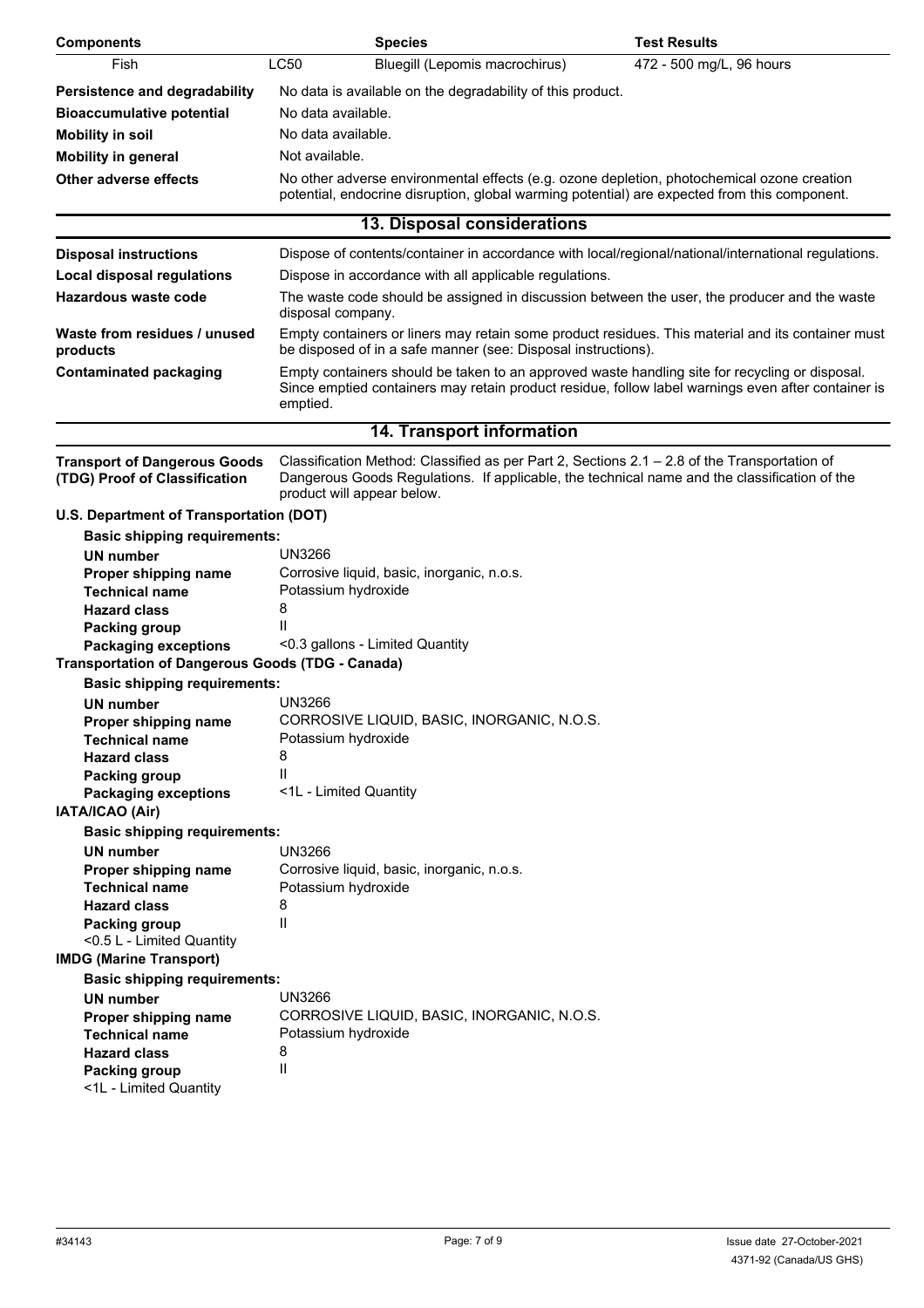

# **15. Regulatory information**

| <b>Canadian federal regulations</b>                                                      | This product has been classified in accordance with the hazard criteria of the HPR and the SDS<br>contains all the information required by the HPR. |
|------------------------------------------------------------------------------------------|-----------------------------------------------------------------------------------------------------------------------------------------------------|
| Export Control List (CEPA 1999, Schedule 3)                                              |                                                                                                                                                     |
| Not listed.                                                                              |                                                                                                                                                     |
| <b>Greenhouse Gases</b>                                                                  |                                                                                                                                                     |
| Not listed.                                                                              |                                                                                                                                                     |
| <b>Precursor Control Regulations</b>                                                     |                                                                                                                                                     |
| Not regulated.                                                                           |                                                                                                                                                     |
| <b>WHMIS 2015 Exemptions</b>                                                             | Not applicable                                                                                                                                      |
| <b>US federal regulations</b>                                                            | This product is a "Hazardous Chemical" as defined by the OSHA Hazard Communication<br>Standard, 29 CFR 1910.1200.                                   |
|                                                                                          | All chemicals used are on the TSCA inventory.                                                                                                       |
|                                                                                          | TSCA Section 12(b) Export Notification (40 CFR 707, Subpt. D)                                                                                       |
| Not regulated.                                                                           |                                                                                                                                                     |
| <b>CERCLA Hazardous Substance List (40 CFR 302.4)</b>                                    |                                                                                                                                                     |
| Potassium hydroxide (CAS 1310-58-3)                                                      | Listed.                                                                                                                                             |
| <b>SARA 304 Emergency release notification</b>                                           |                                                                                                                                                     |
| Not regulated.                                                                           | OSHA Specifically Regulated Substances (29 CFR 1910.1001-1052)                                                                                      |
| Not listed.                                                                              |                                                                                                                                                     |
|                                                                                          |                                                                                                                                                     |
| Superfund Amendments and Reauthorization Act of 1986 (SARA)<br><b>SARA 302 Extremely</b> | No                                                                                                                                                  |
| hazardous substance                                                                      |                                                                                                                                                     |
| <b>Classified hazard</b>                                                                 | Corrosive to metal                                                                                                                                  |
| categories                                                                               | Skin corrosion or irritation                                                                                                                        |
|                                                                                          | Serious eye damage or eye irritation                                                                                                                |
| SARA 313 (TRI reporting)<br>Not regulated.                                               |                                                                                                                                                     |
| Other federal regulations                                                                |                                                                                                                                                     |
|                                                                                          | Clean Air Act (CAA) Section 112 Hazardous Air Pollutants (HAPs) List                                                                                |
| Not regulated.                                                                           |                                                                                                                                                     |
|                                                                                          | Clean Air Act (CAA) Section 112(r) Accidental Release Prevention (40 CFR 68.130)                                                                    |
| Not regulated.                                                                           |                                                                                                                                                     |
| <b>Clean Water Act (CWA)</b><br><b>Section 112(r) (40 CFR</b><br>68.130)                 | Hazardous substance                                                                                                                                 |
| <b>US state regulations</b>                                                              | See below                                                                                                                                           |
|                                                                                          |                                                                                                                                                     |